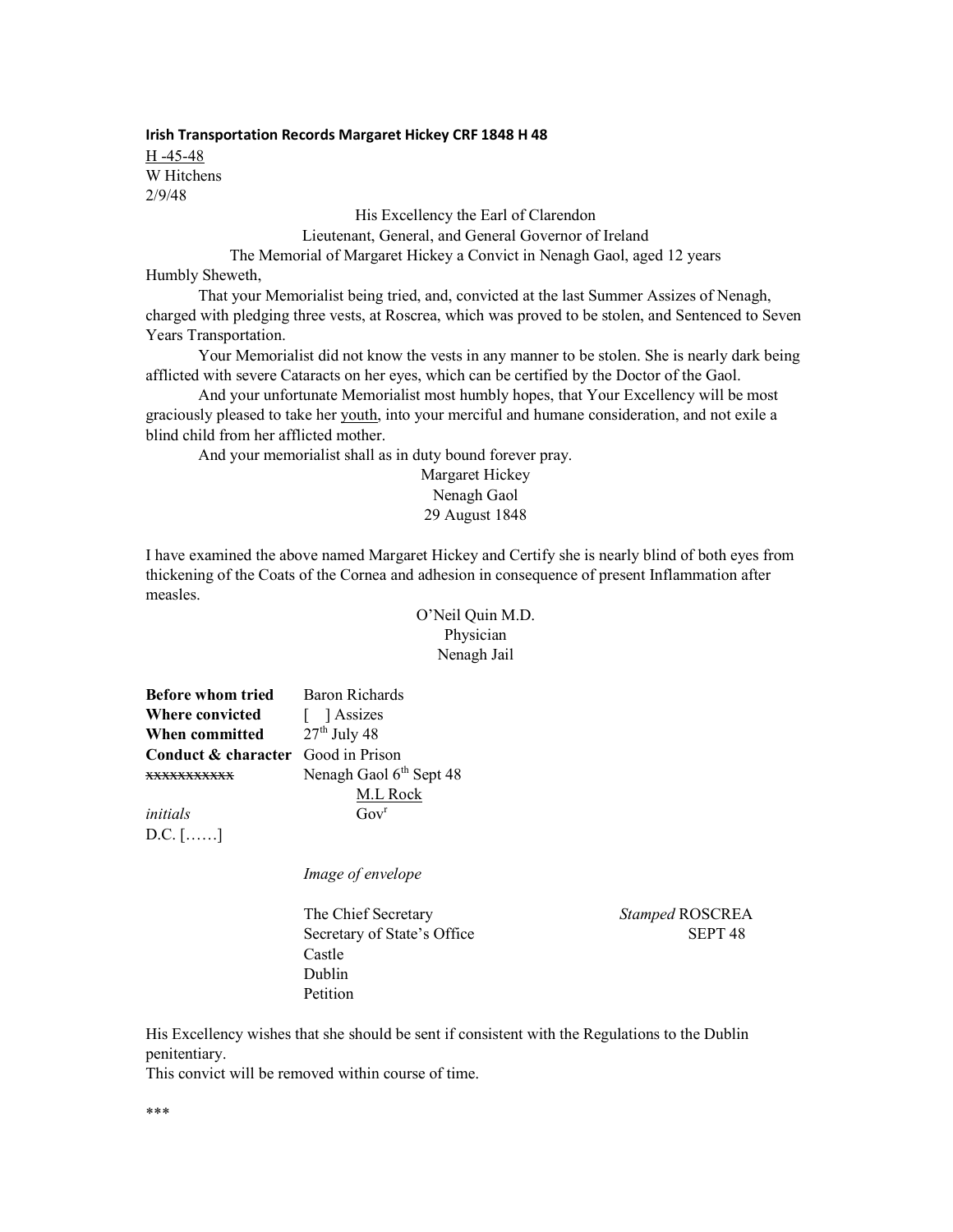JW Hitchins 13/9/48

The attention of the County Inspector is called to the statement A in Baron Pennyfather's report and he is requested to report thereon for His Excellency the Lord Lieutenants information. initials

> Knockeevan Sept 12 1848 Clonmel

Your letter of the 9<sup>th</sup> enclosing by desire of the Lord Lieutenant a memorial on behalf of Margaret Hickey did not reach me until this morning, having been misdirected to Cashel. Upon looking into my notes I find that the case was tried before me although by another mistake in the replies of the governor of the jail it was stated to have been before Baron Richards.

I have note to say for the information of his Excellency that the prisoner was convicted of stealing a waistcoat from a shopkeeper on Roscrea. She having pawned it, at an office in the same town – There were two other indictments against her for similar offences, on two subsequent days in the same month & I thought it right to be sentenced to be transported for seven years. There was no mention made to me that her eyes were in any matter affected – nor did she say although I usually enquire into the circumstances of each person convicted that she had any mother who would or could take care of her – nor did she appear to me to be so young as she now represents herself to be, & upon the whole I thought that it was better to have her removed from the country as she appeared to me to be one likely to continue depredations of a like kind as that for which she was convicted – but if the state of her eyes be as represented his Excellency may consider that it would not be right to have her removed while the disease continues & more especially if her mother be a person to whose care she can be safely entrusted.

I return the memorial and have the honor to be

Sir Your Obedient Servant Richard Pennyfather

J.N. Redington Esq<sup>re</sup>

## File Cover

Co of Tipperary H-45-1848 Margaret Hickey Larceny 7 yrs Transportation Report of Baron Pennyfather annexed. Her family are persons of bad character Sept 19 Let the Law take its course Judge & G.G inf<sup>d</sup> initials Sept 22./48

## Stamped CONSTABULARY OFFICE DUBLIN CASTLE RECD SEPT 20 1848

## County of Tipperary Nth

Roscrea 18<sup>th</sup> Sept 1848

 I have the honor to state with reference to the attached minute of the Under Secretary that the convict Marg<sup>t</sup> Hickey, had always had tender eyes but was not considered blind. Her Brother, who there is no doubt stole the waistcoat in question and others pawned by her is one of the worst